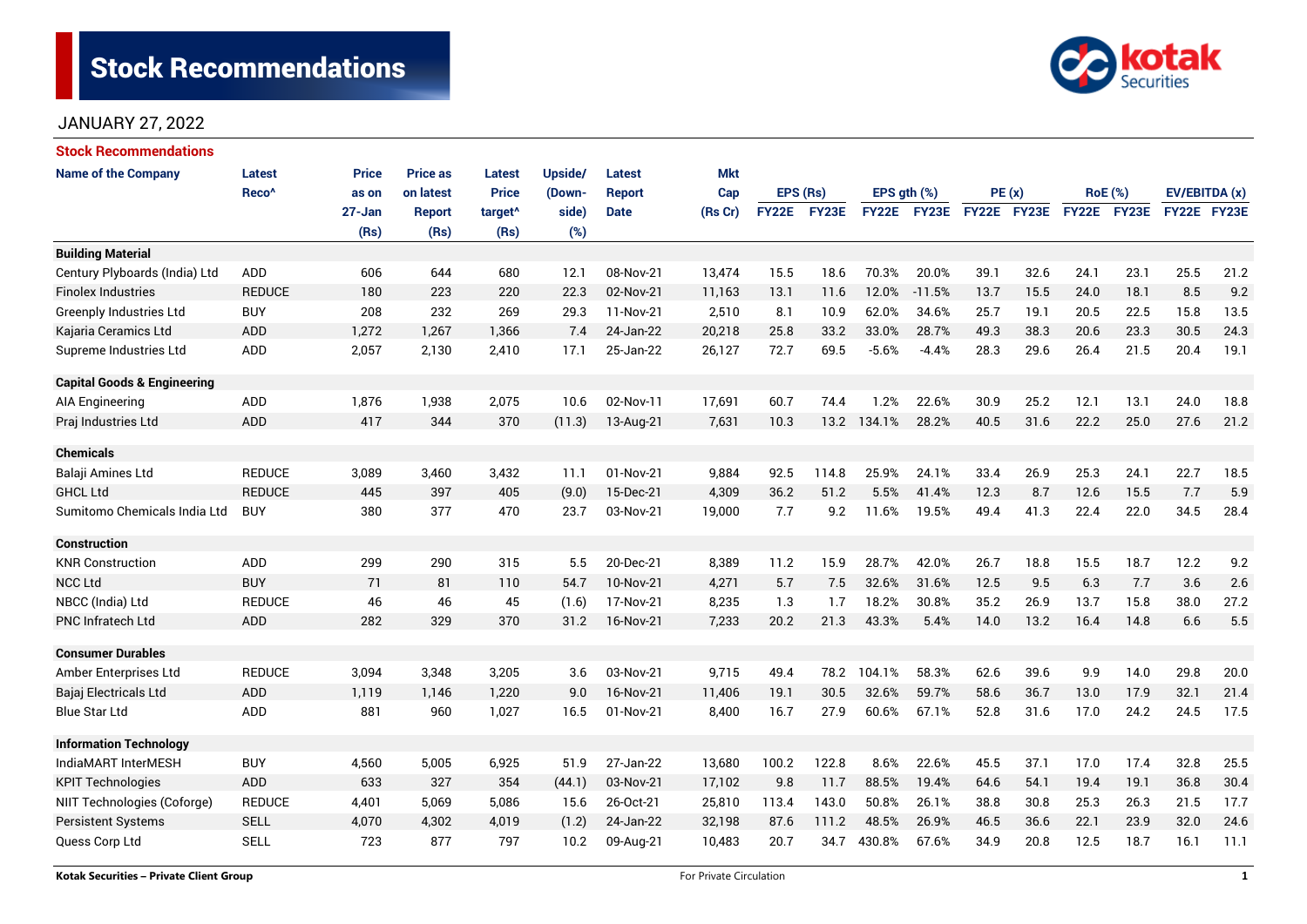

# JANUARY 27, 2022

| <b>Stock Recommendations</b>       |                   |              |                 |                     |         |               |            |              |       |                |                  |             |      |      |                |               |      |
|------------------------------------|-------------------|--------------|-----------------|---------------------|---------|---------------|------------|--------------|-------|----------------|------------------|-------------|------|------|----------------|---------------|------|
| <b>Name of the Company</b>         | Latest            | <b>Price</b> | <b>Price as</b> | Latest              | Upside/ | <b>Latest</b> | <b>Mkt</b> |              |       |                |                  |             |      |      |                |               |      |
|                                    | Reco <sup>^</sup> | as on        | on latest       | <b>Price</b>        | (Down-  | <b>Report</b> | Cap        | EPS (Rs)     |       |                | EPS $qth$ $(\%)$ | PE(x)       |      |      | <b>RoE</b> (%) | EV/EBITDA (x) |      |
|                                    |                   | $27 - Jan$   | <b>Report</b>   | target <sup>^</sup> | side)   | <b>Date</b>   | (Rs Cr)    | <b>FY22E</b> | FY23E | <b>FY22E</b>   | FY23E            | FY22E FY23E |      |      | FY22E FY23E    | FY22E FY23E   |      |
|                                    |                   | (Rs)         | (Rs)            | (Rs)                | (%)     |               |            |              |       |                |                  |             |      |      |                |               |      |
| <b>Metals &amp; Mining</b>         |                   |              |                 |                     |         |               |            |              |       |                |                  |             |      |      |                |               |      |
| <b>MOIL Ltd</b>                    | ADD               | 170          | 177             | 200                 | 17.8    | 15-Nov-21     | 4,523      | 10.3         | 12.3  | 39.2%          | 19.4%            | 16.5        | 13.8 | 8.4  | 9.8            | 7.7           | 5.9  |
| <b>APL Apollo Tubes Ltd</b>        | <b>BUY</b>        | 820          | 801             | 1,030               | 25.7    | 01-Nov-21     | 20,490     | 22.0         | 29.0  | $-24.1%$       | 31.8%            | 37.3        | 28.3 | 28.1 | 28.1           | 21.8          | 17.1 |
|                                    |                   |              |                 |                     |         |               |            |              |       |                |                  |             |      |      |                |               |      |
| Oil & Gas                          |                   |              |                 |                     |         |               |            |              |       |                |                  |             |      |      |                |               |      |
| Chennai Petroleum Corp             | <b>BUY</b>        | 108          | 104             | 127                 | 17.6    | 25-Jan-22     | 1,609      | 30.3         | 18.2  | 75.1%          | $-39.9%$         | 3.6         | 5.9  | 24.6 | 12.5           | 6.7           | 8.3  |
| <b>Gujarat Gas</b>                 | ADD               | 690          | 772             | 818                 | 18.6    | 06-Aug-21     | 47,444     | 26.4         | 30.3  | 41.9%          | 14.8%            | 26.1        | 22.8 | 33.1 | 28.7           | 16.9          | 14.6 |
| <b>MRPL</b>                        | <b>SELL</b>       | 43           | 45              | 41                  | (5.5)   | 02-Aug-21     | 7,604      | 1.0          |       | $6.8 - 131.3%$ | 580.0%           | 43.4        | 6.4  | 4.0  | 23.9           | 16.7          | 9.2  |
|                                    |                   |              |                 |                     |         |               |            |              |       |                |                  |             |      |      |                |               |      |
| <b>Paints</b>                      |                   |              |                 |                     |         |               |            |              |       |                |                  |             |      |      |                |               |      |
| Akzo Nobel India Ltd               | <b>BUY</b>        | 1,947        | 2,115           | 2,675               | 37.4    | 17-Nov-21     | 9,092      | 56.5         | 63.0  | 24.2%          | 11.5%            | 34.5        | 30.9 | 17.0 | 17.3           | 20.5          | 17.9 |
|                                    |                   |              |                 |                     |         |               |            |              |       |                |                  |             |      |      |                |               |      |
| <b>Pharmaceuticals</b>             |                   |              |                 |                     |         |               |            |              |       |                |                  |             |      |      |                |               |      |
| <b>Suven Pharmaceuticals</b>       | <b>REDUCE</b>     | 505          | 561             | 550                 | 9.0     | 17-Aug-21     | 12,817     | 16.9         | 21.1  | 19.0%          | 24.9%            | 29.9        | 23.9 | 27.6 | 26.5           | 23.3          | 18.1 |
|                                    |                   |              |                 |                     |         |               |            |              |       |                |                  |             |      |      |                |               |      |
| <b>Transportation</b>              |                   |              |                 |                     |         |               |            |              |       |                |                  |             |      |      |                |               |      |
| Aegis Logistics Ltd                | <b>BUY</b>        | 203          | 212             | 285                 | 40.7    | 01-Nov-21     | 6,764      | 8.2          | 12.6  | $-16.3%$       | 53.7%            | 24.7        | 16.1 | 13.3 | 17.9           | 13.4          | 9.1  |
| <b>Allcargo Global Logistics</b>   | <b>ADD</b>        | 338          | 223             | 245                 | (27.6)  | 17-Aug-21     | 8,325      | 12.2         | 15.4  | 52.5%          | 26.2%            | 27.7        | 22.0 | 12.0 | 13.6           | 12.7          | 10.8 |
| <b>Blue Dart Express</b>           | ADD               | 6,695        | 6,992           | 7,700               | 15.0    | 02-Nov-21     | 15,934     | 88.9         | 112.8 | 53.3%          | 26.9%            | 75.3        | 59.4 | 28.8 | 28.4           | 18.4          | 15.7 |
| <b>VRL Logistics Ltd</b>           | <b>BUY</b>        | 435          | 396             | 460                 | 5.7     | 03-Nov-21     | 3,969      | 7.8          | 12.4  | 50.0%          | 59.0%            | 55.8        | 35.1 | 9.8  | 14.7           | 14.1          | 11.1 |
|                                    |                   |              |                 |                     |         |               |            |              |       |                |                  |             |      |      |                |               |      |
| <b>Others</b>                      |                   |              |                 |                     |         |               |            |              |       |                |                  |             |      |      |                |               |      |
| Bata India Ltd                     | <b>BUY</b>        | 1,956        | 1,909           | 2,380               | 21.7    | 16-Dec-21     | 25,227     | 27.0         | 36.6  | $-509.1%$      | 35.6%            | 72.4        | 53.4 | 16.3 | 19.4           | 35.6          | 28.4 |
| <b>Central Depository Services</b> | <b>REDUCE</b>     | 1,491        | 1,454           | 1,415               | (5.1)   | 10-Nov-21     | 15,656     | 28.6         | 33.5  | 49.0%          | 17.1%            | 52.1        | 44.5 | 27.6 | 26.2           | 44.6          | 38.5 |
| <b>EPL Ltd</b>                     | <b>BUY</b>        | 187          | 221             | 280                 | 50.1    | 11-Nov-21     | 5,858      | 7.6          | 10.0  | 0.0%           | 31.6%            | 24.5        | 18.7 | 12.7 | 15.0           | 9.5           | 7.7  |
| JK Paper Ltd                       | <b>BUY</b>        | 211          | 228             | 295                 | 39.8    | 09-Nov-21     | 3,755      | 30.6         | 39.0  | 115.5%         | 27.5%            | 6.9         | 5.4  | 17.5 | 18.7           | 6.5           | 4.9  |
| <b>Radico Khaitan Ltd</b>          | ADD               | 1,069        | 1,052           | 1,110               | 3.9     | 08-Nov-21     | 14,214     | 21.8         | 27.4  | 7.4%           | 25.7%            | 49.0        | 39.0 | 15.4 | 16.8           | 32.4          | 26.4 |
| <b>VIP Industries Ltd</b>          | <b>SELL</b>       | 557          | 543             | 500                 | (10.2)  | 01-Nov-21     | 7,910      | 3.2          |       | $9.3 - 145.1%$ | 190.6%           | 174.1       | 59.9 | 7.7  | 19.6           | 58.0          | 30.2 |
| Welspun Corp Ltd                   | <b>REDUCE</b>     | 180          | 134             | 132                 | (26.5)  | 01-Nov-21     | 4,757      | 12.1         | 14.5  | -48.9%         | 19.8%            | 14.8        | 12.4 | 7.9  | 8.9            | 8.1           | 5.5  |

*Source: Kotak Securities - Private Client Group*

All recommendations are with a 12 month perspective from the date of the report/update. Investors are requested to use their discretion while deciding the timing, quantity of investment as well as the exit.

NR NoRated. The investment rating and target price, if any, have been suspended temporarily. Such suspension is in compliance with applicable regulation(s) and/or Kotak Securities policies in circumstances when Kotak Secur

Or its affiliates is acting in an advisory capacity in a merger or strategic transaction involving this company and in certain other circumstances.

**NM Not meaningful**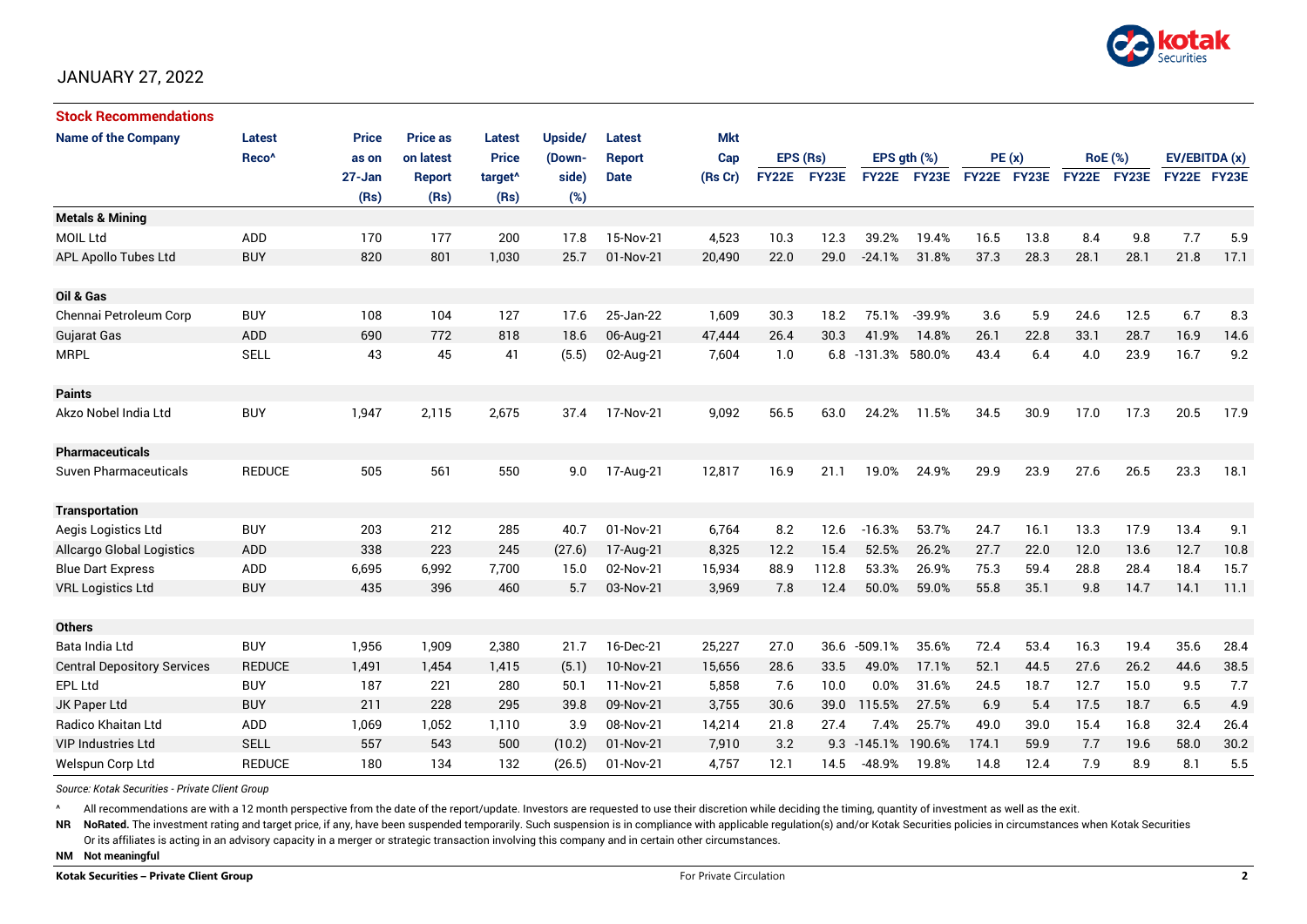

# JANUARY 27, 2022

# **RATING SCALE (PRIVATE CLIENT GROUP)**

#### **Definitions of ratings**

| <b>BUY</b>       | - We expect the stock to deliver more than 15% returns over the next 12 months                                                                                                                                                                                                                                                                                                                                                     |
|------------------|------------------------------------------------------------------------------------------------------------------------------------------------------------------------------------------------------------------------------------------------------------------------------------------------------------------------------------------------------------------------------------------------------------------------------------|
| <b>ADD</b>       | - We expect the stock to deliver 5% - 15% returns over the next 12 months                                                                                                                                                                                                                                                                                                                                                          |
| <b>REDUCE</b>    | - We expect the stock to deliver -5% - +5% returns over the next 12 months                                                                                                                                                                                                                                                                                                                                                         |
| <b>SELL</b>      | - We expect the stock to deliver $\lt$ -5% returns over the next 12 months                                                                                                                                                                                                                                                                                                                                                         |
| <b>NR</b>        | - Not Rated. Kotak Securities is not assigning any rating or price target to the stock.                                                                                                                                                                                                                                                                                                                                            |
|                  | The report has been prepared for information purposes only.                                                                                                                                                                                                                                                                                                                                                                        |
| <b>SUBSCRIBE</b> | $-$ We advise investor to subscribe to the IPO.                                                                                                                                                                                                                                                                                                                                                                                    |
| <b>RS</b>        | - Rating Suspended. Kotak Securities has suspended the investment rating and price target for this stock, either because there is not a sufficient fundamental basis for determining, or there<br>are legal, regulatory or policy constraints around publishing, an investment rating or target. The previous investment rating and price target, if any, are no longer in effect for this stock and<br>should not be relied upon. |
| <b>NA</b>        | - Not Available or Not Applicable. The information is not available for display or is not applicable                                                                                                                                                                                                                                                                                                                               |
| <b>NM</b>        | - Not Meaningful. The information is not meaningful and is therefore excluded.                                                                                                                                                                                                                                                                                                                                                     |
| <b>NOTE</b>      | $-$ Our target prices are with a 12-month perspective. Returns stated in the rating scale are our internal benchmark.                                                                                                                                                                                                                                                                                                              |

# **FUNDAMENTAL RESEARCH TEAM (PRIVATE CLIENT GROUP)**

| <b>Shrikant Chouhan</b>                                                                         | <b>Arun Agarwal</b>                                                   | <b>Amit Agarwal, CFA</b>            | Hemali Dhame             |
|-------------------------------------------------------------------------------------------------|-----------------------------------------------------------------------|-------------------------------------|--------------------------|
| Head of Research                                                                                | Auto & Auto Ancillary                                                 | <b>Transportation, Paints, FMCG</b> | Banking & Finance        |
| shrikant.chouhan@kotak.com                                                                      | arun.agarwal@kotak.com                                                | agarwal.amit@kotak.com              | Hemali.Dhame@kotak.com   |
| +91 22 6218 5408                                                                                | +91 22 6218 6443                                                      | +91 22 6218 6439                    | +91 22 6218 6433         |
| <b>Jatin Damania</b>                                                                            | Purvi Shah                                                            | Rini Mehta                          | K. Kathirvelu            |
| Metals & Mining, Midcap                                                                         | Pharmaceuticals                                                       | Research Associate                  | <b>Support Executive</b> |
| jatin.damania@kotak.com                                                                         | purvi.shah@kotak.com                                                  | rini.mehta@kotak.com                | k.kathirvelu@kotak.com   |
| +91 22 6218 6440                                                                                | +91 22 6218 6432                                                      | +91 80801 97299                     | +91 22 6218 6427         |
| Sumit Pokharna<br>Oil and Gas, Information Tech<br>sumit.pokharna@kotak.com<br>+91 22 6218 6438 | Pankaj Kumar<br>Midcap<br>pankajr.kumar@kotak.com<br>+91 22 6218 6434 |                                     |                          |

# **TECHNICAL RESEARCH TEAM (PRIVATE CLIENT GROUP)**

| Shrikant Chouhan           | <b>Amol Athawale</b>    | <b>Sayed Haider</b>    |
|----------------------------|-------------------------|------------------------|
| shrikant.chouhan@kotak.com | amol.athawale@kotak.com | Research Associate     |
| +91 22 6218 5408           | +91 20 6620 3350        | sayed.haider@kotak.com |
|                            |                         | +91 22 62185498        |

#### **DERIVATIVES RESEARCH TEAM (PRIVATE CLIENT GROUP)**

+91 22 6218 5497 +91 33 6615 6273

**Sahaj Agrawal Prashanth Lalu Prasenjit Biswas, CMT, CFTe** [sahaj.agrawal@kotak.com](mailto:sahaj.agrawal@kotak.com) [prashanth.lalu@kotak.com](mailto:prashanth.lalu@kotak.com) [prasenjit.biswas@kotak.com](mailto:prasenjit.biswas@kotak.com)